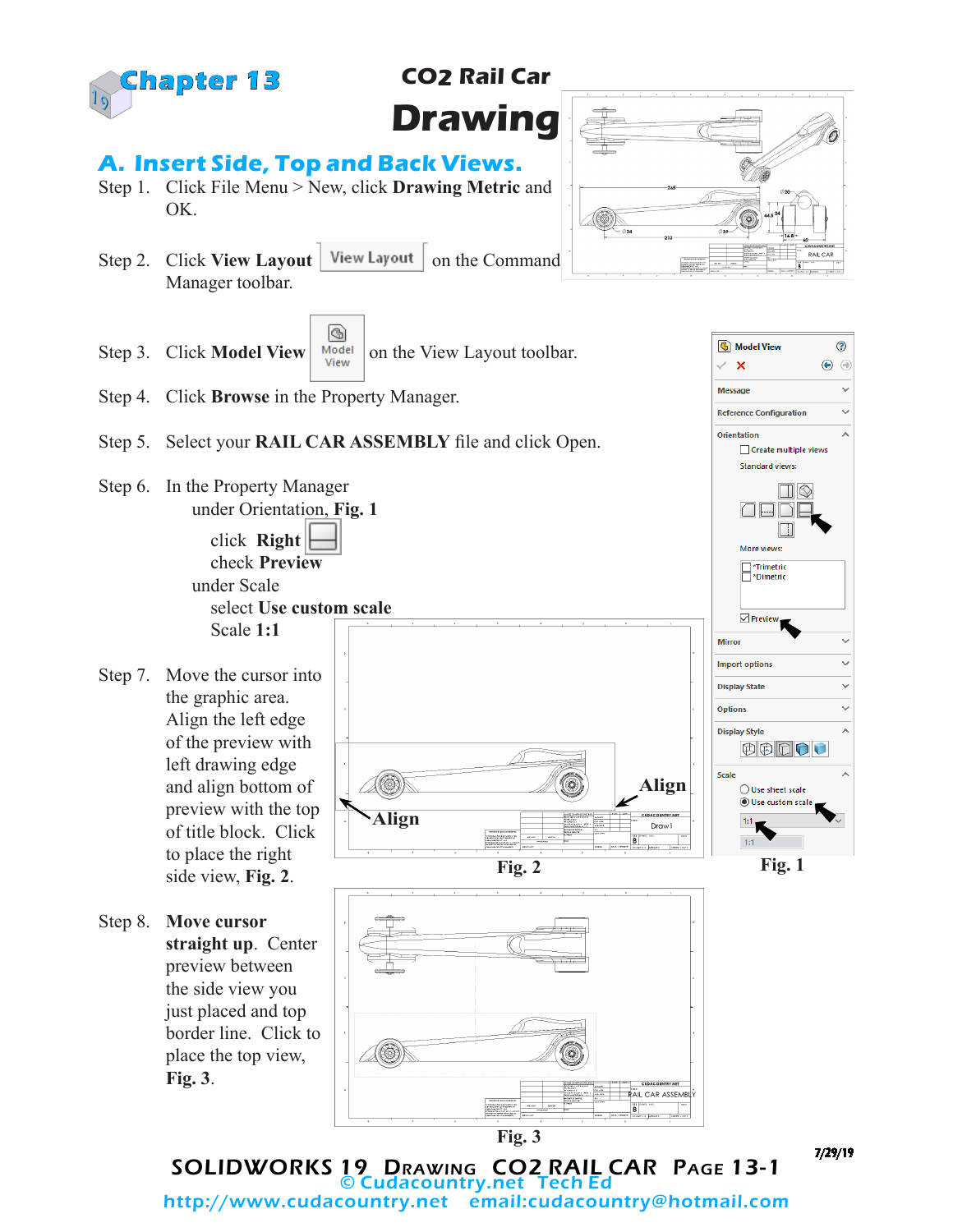- Step 9. Move the cursor to the right of the side view. Center the preview between the side view and right border line. Click to place the back view, **Fig. 4**.
- Step 10. Move the cursor to the top left corner of the drawing and click to place the Isometric view, **Fig. 5**.





Step 11. Click  $OK$  in the Property Manager.

- Step 12. Grab any geometry of the Isometric view and move view to top right corner of drawing, **Fig. 6**.
- Step 13. In the Property Manager under Scale, **Fig. 7** select **Use custom scale** set Scale **2:3** click OK .





#### **B. Save as "RAIL CAR".**

- Step 1. Click File Menu > Save As.
- Step 2. Key-in **RAIL CAR** for the filename and press ENTER.

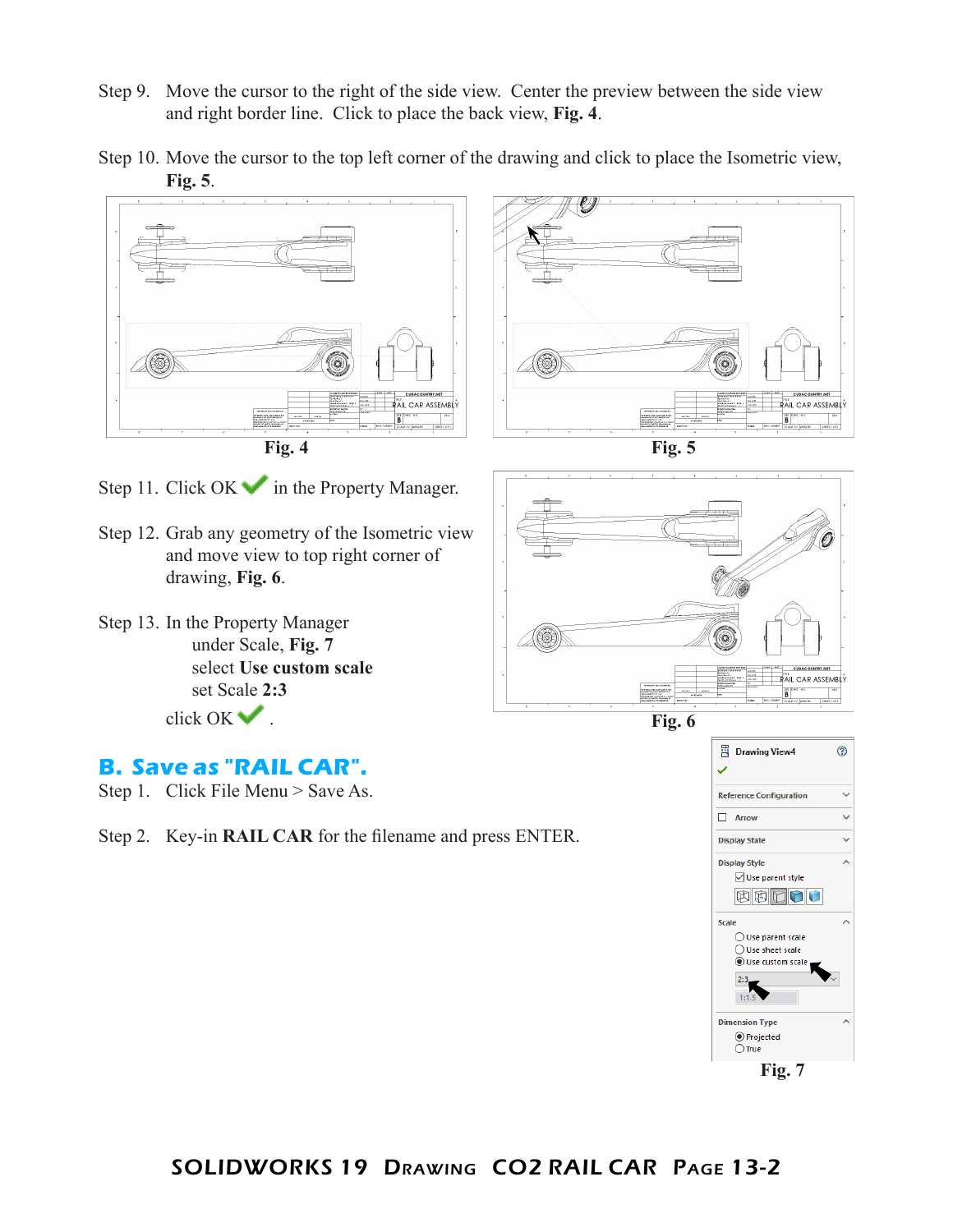## **C. Add Dimensions.**

- Step 1. Use the **Zoom to Area** in the View toolbar to drag a zoom window around the **side view**, **Fig. 8**.
- Step 2. Click **Sketch** | Sketch | on the Command Manager toolbar.
- ₹ Step 3. Click **Smart Dimension**  $\begin{bmatrix} \text{Smat} \\ \text{Dimension} \end{bmatrix}$  (S) on the Sketch toolbar.



Step 4. Add the dimensions to the side view, **Fig. 9**. To Smart dimension click the line then move the cursor out away from the line and click. Arrange the dimensions as **Fig. 9**. **You can only place dimensions here- you can not change dimensions**. To dimension an axle or wheel diameter, click circle, then move the cursor away from the circle and click.



- Step 5. Use **F** key on keyboard to **fit** drawing. Use the **Zoom to Area** in the View toolbar to drag a zoom window around the **back view**.Escape to unselect Zoom to Area.
- Step 6. Add the dimensions to the **back view**, **Fig. 10**.
- Step 7. Save. Use **Ctrl-S**. 20 34 44.5  $-16.8 -$ RAIL CAR  $62$ **Fig. 10Fig. 11**
	- SOLIDWORKS 19 Drawing CO2 RAIL CAR Page 13-3